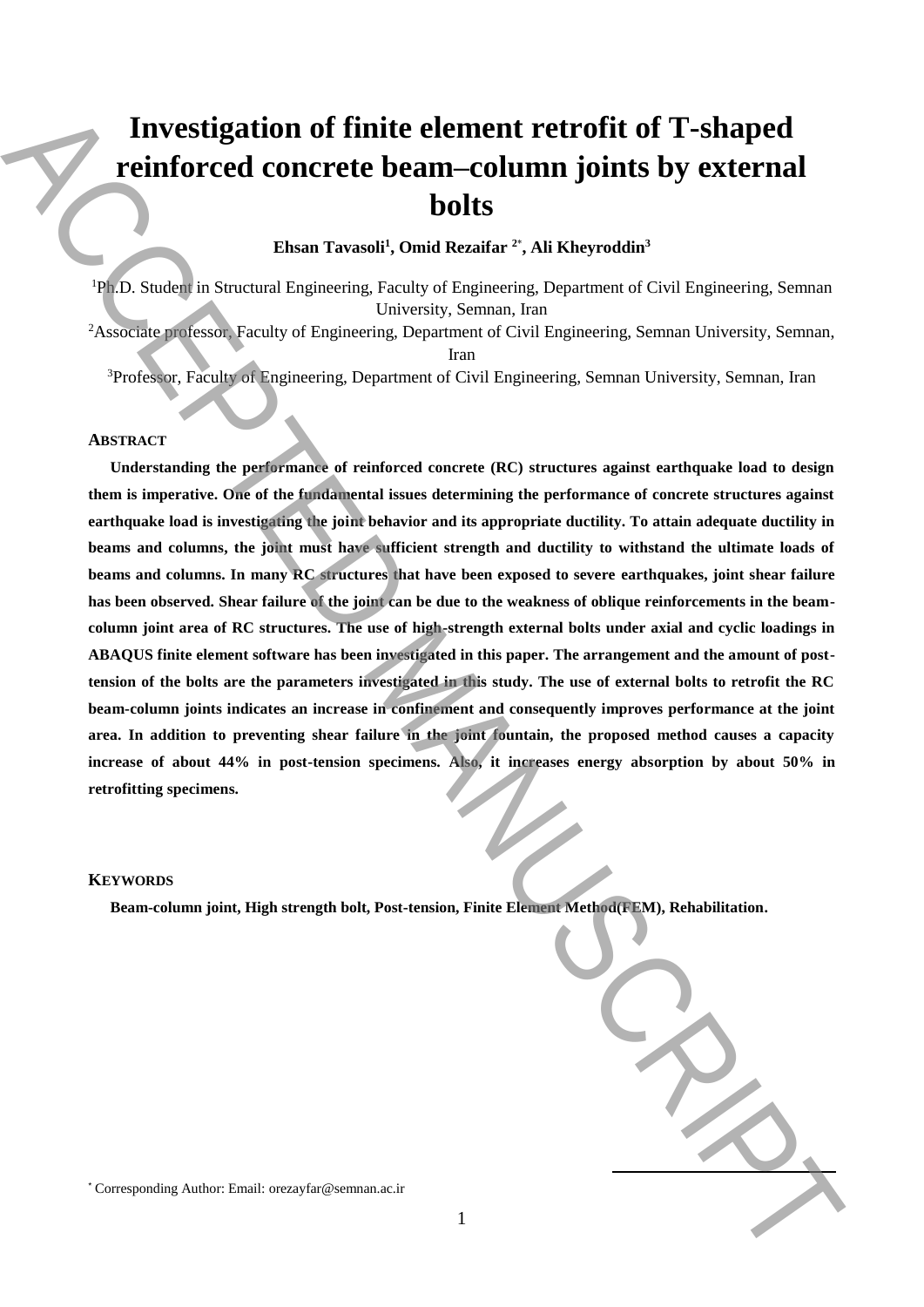## **1. Introduction**

Proper performance of joints in reinforced concrete flexural frames is crucial to maintain the stability of these structures against severe earthquakes. In recent years, several researches have been conducted to evaluate the seismic performance of beam-column joints in RC structures designed according to standards of different countries [1, 2]. The research results on RC joints under seismic loading and severe damages caused by recent earthquakes confirm that the shear weakness of the joint zone is the leading cause of failure [3, 4]. Hence, the joint panel zone retrofitting is necessary for structures designed according to previous standards and structures whose joints are performed without transverse reinforcement. To retrofit the RC joints, various methods such as using a concrete and steel jacket, different types of haunch, Fiber Reinforce Polymer (FRP) materials, and various other methods are common [5, 6]. This study aims to propose an effective and practical method to improve the performance of RC beam-column joints against seismic loading. In this research, post-tensioned external bolts to retrofit the RC joints are introduced.

#### **2. Methodology**

In order to investigate the proposed patterns to retrofit the RC joints, 6 specimens of T-shaped joints were modeled in ABAQUS software. The Concrete Damage Plasticity Model (CDP Model), which is the most suitable model to simulate the behavior of concrete under cyclic loading, has been used to model concrete in ABAQUS software [7]. An experimental specimen that had previously been tested by Shafaei et al. was modeled in the software to verify the results obtained from ABAQUS software. The support and loading conditions were also applied based on the laboratory conditions [8]. Comparing the envelope curve of the experimental specimen and the modeled sample can be seen in Fig. 1.

Next, to provide a suitable retrofitting pattern for the specimens with shear weakness at the joint panel zone, two patterns, diagonal and horizontal-vertical external bolts, were proposed. In each pattern, to investigate the post-tensioning effect of the retrofitting bolts, they were modeled in two modes with and without posttensioning. The details of the retrofitting system based on the two proposed patterns are shown in Fig 2. The specimens were named according to Table 1.



**Figure 1. Comparison of experimental [8] and analytical envelope curve**

|  |  | <b>Table 1. Properties of specimens</b> |
|--|--|-----------------------------------------|
|--|--|-----------------------------------------|

| Specimen          | Type of retrofit    | post-tensioning<br>(%) |
|-------------------|---------------------|------------------------|
| Control           |                     |                        |
| Reference         |                     |                        |
| DR-P <sub>0</sub> | diagonal            |                        |
| <b>DR-P70</b>     | diagonal            | 70                     |
| $HVR-PO$          | Horizontal-vertical |                        |
| $HVR- P70$        | Horizontal-vertical | 70                     |